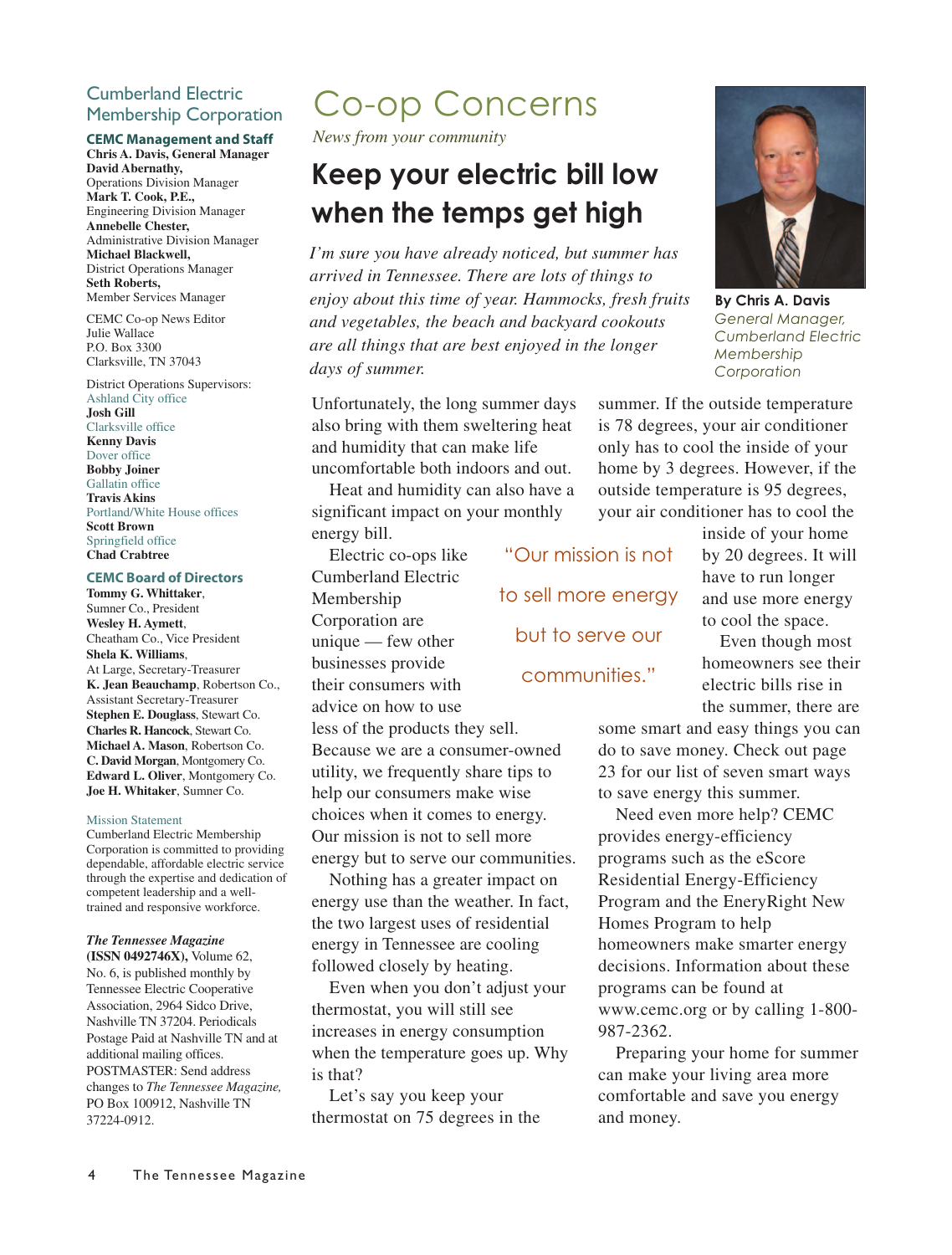## Washington Youth Tour Writing Contest Winners

welve high school students have been selected<br>to represent Cumberland Electric Membership<br>Corporation on the 2019 Washington Youth<br>Tour. The students earned their spots on the<br>weeklong, expense-paid trip to Washington, D.C to represent Cumberland Electric Membership Corporation on the 2019 Washington Youth Tour. The students earned their spots on the writing winning short stories describing how local electric co-ops are "Connecting Communities," strengthening their rural hometowns, improving lives across their



*John Adkins Portland High School*



*Madisen Blackwell Clarksville High School*

service areas and providing safe, reliable and affordable energy.

CEMC's delegates will join nearly 2,000 other students representing co-ops from across the country as they tour numerous monuments, memorials and museums and meet elected officials in our nation's capital June 14- 20. Students will also have the opportunity to compete for college scholarships.



*Austin Burkhart Stewart County High School*



*Addison Dorris Portland High School*



*Chandler Edgin Pleasant View Christian*



*Logan Livingston Portland High School*



*Megan McFaul Montgomery Central High School*



*Margaret Merchant Jo Byrns High School*



*Shelby Plank Jo Byrns High School*



**DIVICIO** *Matt Rosa Portland High School*



*Nick Rye Montgomery Central High School*



*Ashley Thompson Stewart County High School*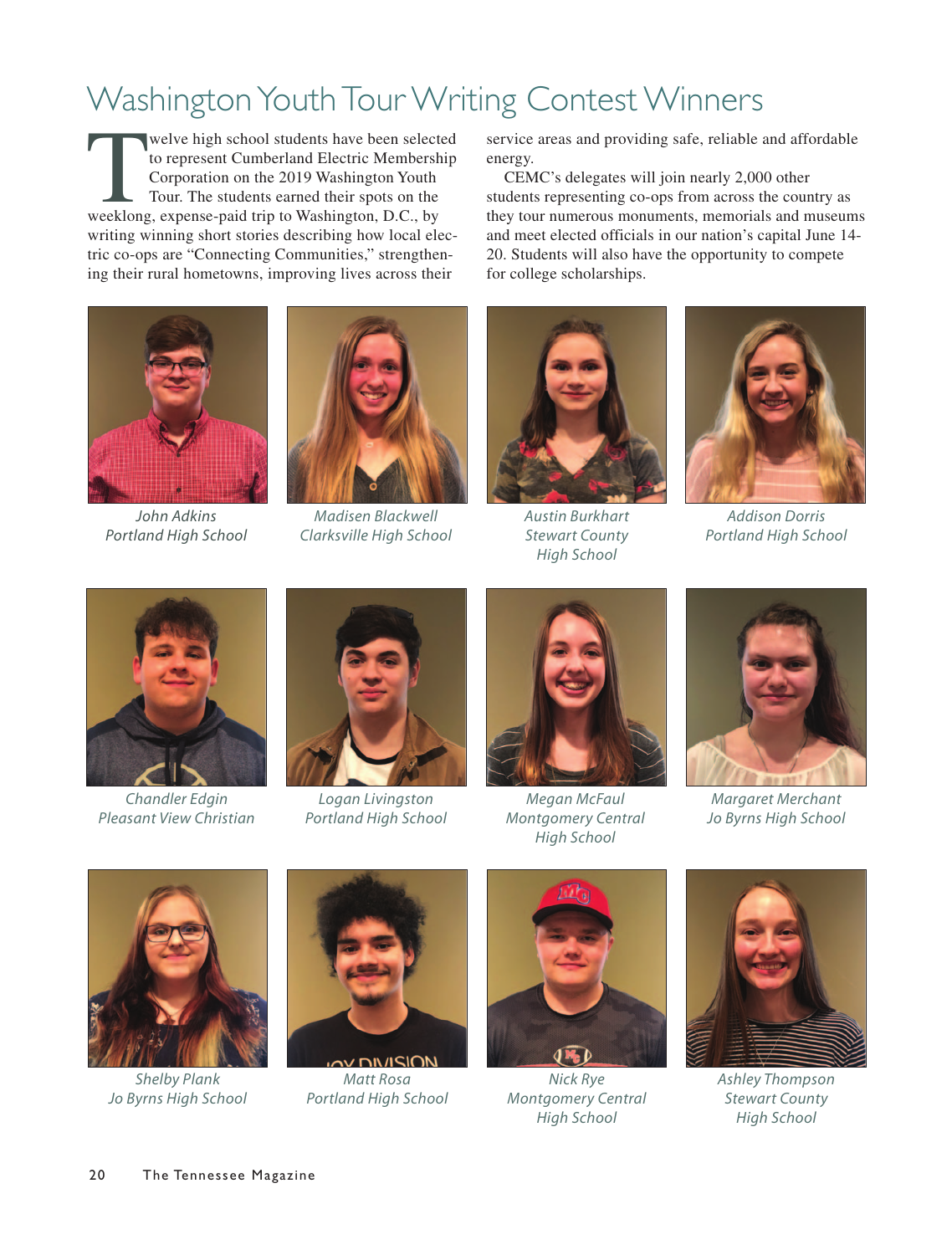## *CEMC's 2019 Youth Tour Writing Contest top short story* Electric Cooperatives: Connecting Communities

*By Megan McFaul, Montgomery Central High School* 

Mand head to my room. I grab a snack<br>and head to my room. I open my chemistry<br>book to study for the test I have tomorrow.<br>After working for a while, I hear the front<br>door open and my mom, dad and little brother walk in. I and head to my room. I open my chemistry book to study for the test I have tomorrow. After working for a while, I hear the front to the kitchen to see what my mom is cooking for dinner.

"Where have you all been?" I ask, realizing they are home later than usual.

"We were at our electric cooperative meeting," my mom responds. She sets down her keys and purse on the counter and begins to get out some pots and pans to cook dinner. It's my brother's favorite tonight: spaghetti and meatballs with garlic bread.

"People go to those things?" I inquire disbelivingly.

"Well, yes, it's an important part of being an active and responsible member in our community. Your mom and I are responsible for the decisions made by the electric cooperatives, or co-ops, as most of us call them. After all, they are member-owned, and we are the members."

"Are they really that important?" I did not see what is so important. I thought we just pay the electric bill and hope the power doesn't go out when we have a major storm.

"If you like your power to be 99.98 percent reliable," my mom responds while draining the water from the noodles and then adding them to the meatballs in the sauce.

"How do you make sure the power is that reliable though?"

"Through the investment of \$10 million a month for the maintenance and upgrade of new technology across the state. This new technology has allowed us to bring broadband internet to more rural communities. Which, in turn, allows more schools and businesses to reach a wider population of people," my dad explains to me.

"Yeah, but what if you don't want to spend that much money on something that you cannot see the immediate results?" We all sit down at the table to eat dinner.

"Well, that is why we have a democratic member control. It allows us to control where the money is spent and what policies are accepted. It also helps to develop new communities."

"But bringing better electricity and internet to a town doesn't suddenly spark a whole sense of community, does it?"

"Pass me the pasta, please," my brother eagerly asks.

"Well, no, not exactly," my dad replies while handing the bowl of pasta to my little brother. "The expansion of broadband internet and the availability of new reliable

resources combined with our efforts of recruiting new businesses and schools allow new communities to grow and prosper."

"Mrs. Robinson's little clothing boutique is a great example of how co-ops bring new businesses to little towns," my mom adds.

"I love that boutique," I exclaim while thinking about all the cute clothes I have bought from there. I go shopping there all the time with my best friend, and we have fun trying on almost everything in the store before deciding on our favorite outfits to buy."

"Or even Mr. Wilson's ice cream shop," my dad chimes in. We usually go there on Sunday afternoons — especially in the summertime when it's hot outside. I remember the time we went there last summer, and my brother ate a huge chocolate sundae and ended up with it all over his face. My friends and I sometimes go there after school to hang out or study for a big exam. We always have a fun time there."

I begin to realize how important these places are in creating a community. They have brought me so many great memories and laughs. Without co-ops, I would have never become good friends with some of the best people I know.

"There are even opportunities for young people such as yourself," my mom says.

"There are?" I ask. I thought being an active member of your community was a job for adults.

"There's actually a trip we were discussing at our meeting tonight that we thought you may be interested in. It's called the Washington Youth Tour," suggests dad.

"What's that?"

"Well, it's a great opportunity for high school juniors who are interested in going to Washington, D.C., for a week and visiting some of the best historic monuments in America. You would be able to meet kids from across the country while exploring the wonderful sights and food of the city. It's completely free, and all you would have to do is write a narrative essay to enter the contest," my mom explained to me. It sounded very interesting. I always love traveling and meeting new people.

"That sounds amazing!"

I am so thankful we have electric co-ops that allow new businesses and schools to be created. They also have excellent opportunities for young people that will let them learn and experience new cities and gain valuable communications skills. I am glad my parents told me about how important co-ops are to our community.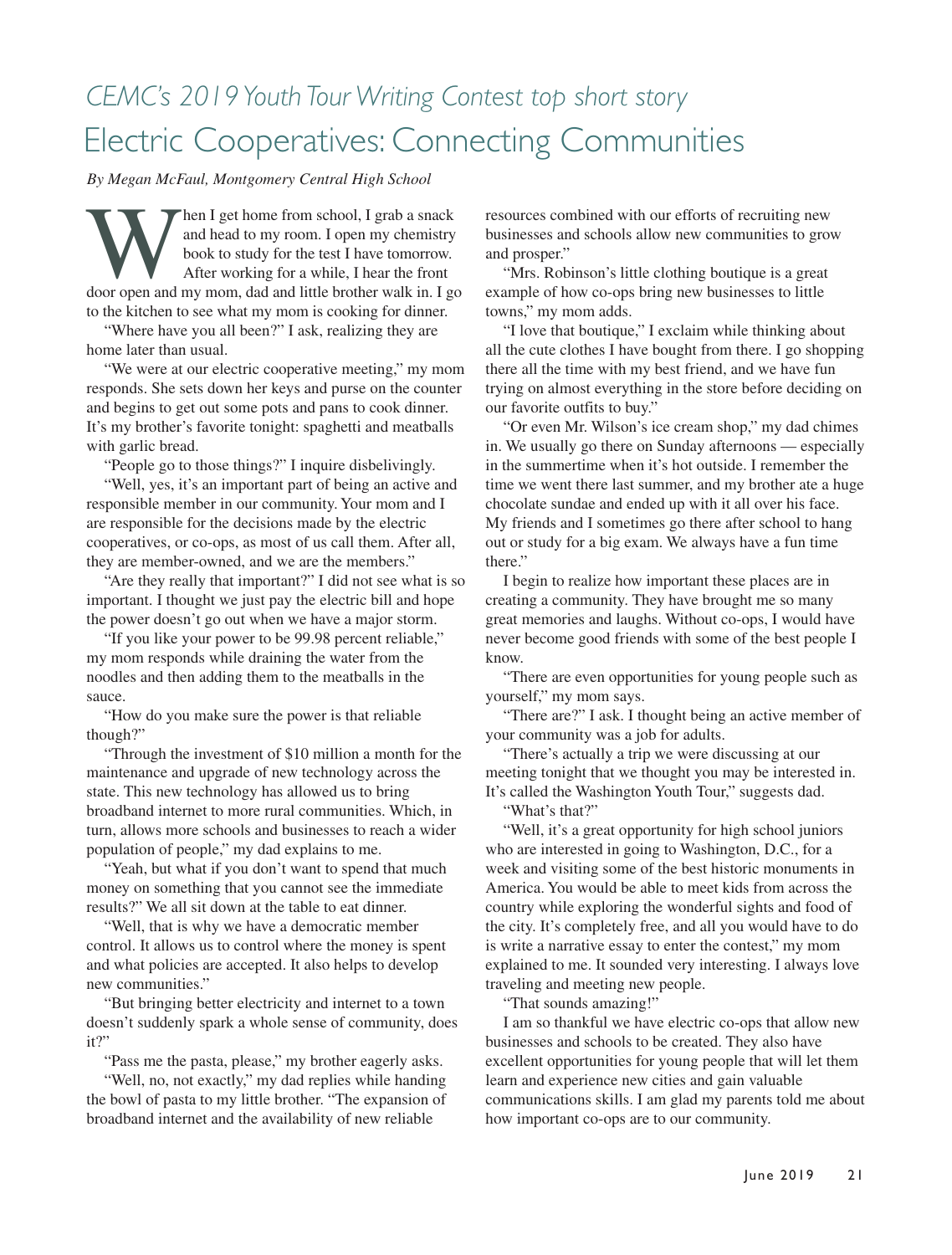## CEMC awards 12 senior scholarships

umberland Electric Membership Corpora-<br>
tion is pleased to announce its 2019 Sen-<br>
ior Scholarship recipients. Each of the<br>
following students has been awarded a<br>
\$1,000 college scholarship that can be used toward tion is pleased to announce its 2019 Senior Scholarship recipients. Each of the following students has been awarded a freshman year expenses such as tuition, textbooks and lab fees.

**Lauren Binkley of Ashland City.** Lauren is a graduate of Pleasant View Christian and will attend Volunteer State Community College.

**Mary Katherine Brown of Hendersonville.** Mary Katherine is a graduate of Merrol Hyde Magnet School and will attend Rhodes College.

**Mary Duke of Joelton.** Mary is a graduate of Sycamore High School and will attend Austin Peay State University.

**Jason Herlick of Adams.** Jason is a graduate of Clarksville Academy and will attend Western Kentucky University.

**Caroline Howell of Dover.** Caroline is a graduate of Stewart County High School and will attend the University of Tennessee at Chattanooga.

**Lillian Mays of Cedar Hill.** Lillian is a graduate of Jo Byrns High School and will attend Union University.

**Joshua Osborne of Dover.** Joshua is a graduate of Stewart County High School and will attend Austin Peay State University.

**Noah Owsley of Springfield.** Noah is a graduate of White House Heritage High School and will attend Tennessee Technological University.

Hanna Sermons of Portland. Hanna is a graduate of East Robertson High School and will attend the University of Tennessee, Knoxville.

**Lily Tignor of Bethpage.** Lilly is a graduate of Gallatin High School and will attend the University of Tennessee, Knoxville.

**Tatyana Torres of Portland.** Tatyana is a graduate of Portland High School and will attend Western Kentucky University.

**Jessica Troyani of Palmyra.** Jessica is a graduate of Montgomery Central High School and will attend Middle Tennessee State University.

To qualify for the award, students were required to complete applications, each including two letters of recommendation, and write 300-word essays describing what they look forward to most about attending college and how scholarships, in terms of financial assistance, will help them complete their educational goals. The applications were judged by a panel of retired teachers.





*Brown* 





*Lauren Binkley Mary Katherine Mary Duke Jason Herlick Caroline Howell Lillian Mays*



## *Joshua Osborne Noah Owsley Hanna Sermons Lily Tignor Tatyana Torres Jessica Troyani*

22 The Tennessee Magazine











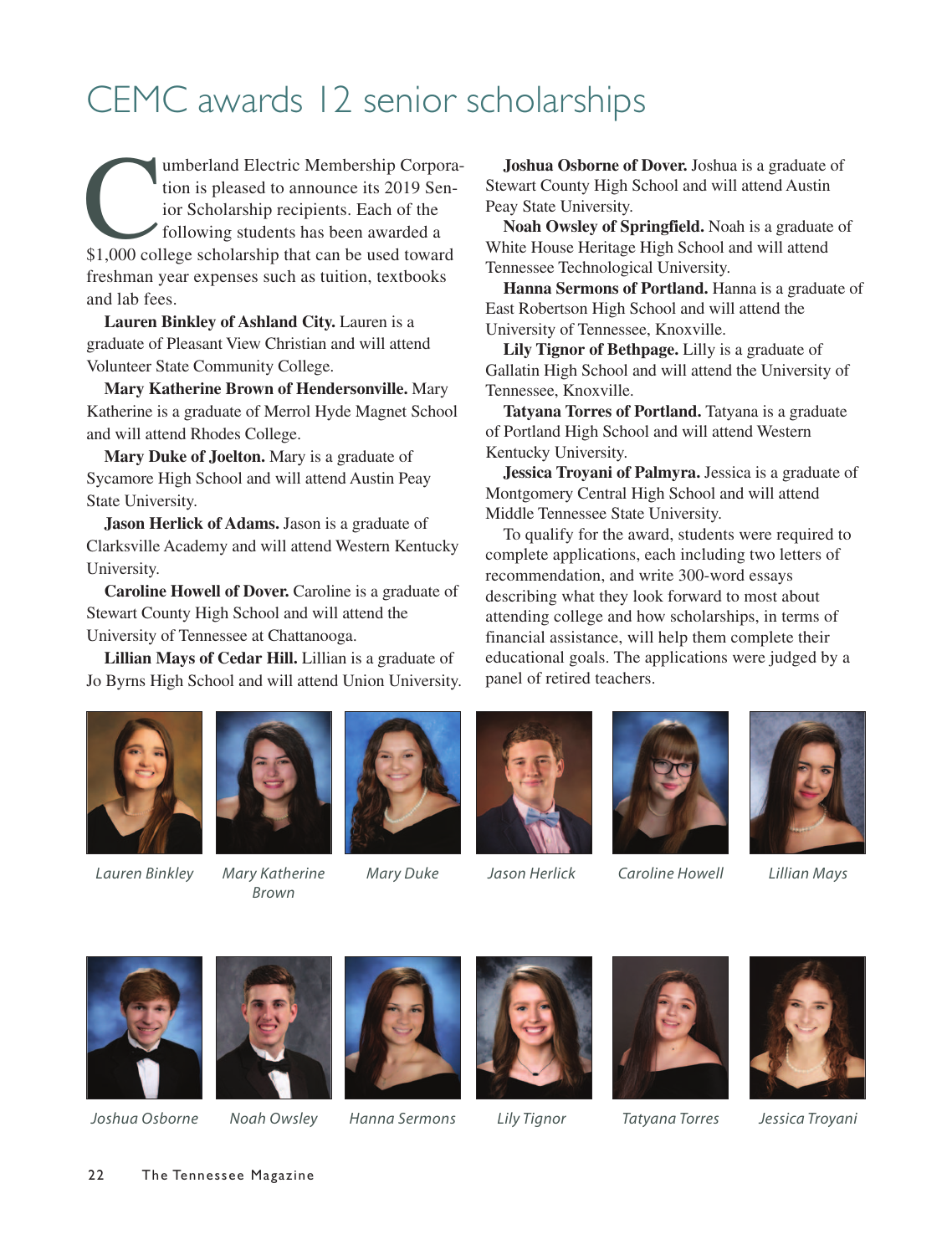## Nelson earns Power Play Scholarship

mily Nelson of Chap-<br>
mansboro has been<br>
awarded a \$4,000 sch<br>
arship through a programade possible by Cumberland mansboro has been awarded a \$4,000 scholarship through a program Electric Membership Corporation and other local power companies across the Tennessee Valley Authority's seven-state service area.

Emily, the daughter of CEMC Ashland City District Working Foreman Myles Nelson and his wife, Anna Faye, is among 30 recipients of this year's Power Play Scholarship provided by the Power Play Scholarship Association to recognize outstanding academic performance and a commitment to



community service among high school seniors whose parents are employed by local power companies.

A graduate of Cheatham County Central High School, Emily will attend Austin Peay State University where she will pursue a degree in nursing.

Since being established in 1995, a total of 608 Power Play scholarships have been awarded through contributions and fundraising efforts by the Power Play Scholarship Association and its members. In 2019, 142 applications were received from *Emily Nelson* across the Tennessee Valley.

## Seven smart ways you can save energy this summer

With long, hot days of summer just around the corner, Cumberland Electric Membership Corporation provides some simple tips to save energy and money.

There are some small things you can do to have a big impact on your electric bill. Taking a little time now can pay off big as temperatures rise.

**Use blinds and shades to keep your cool inside.** Close draperies on windows in direct sunlight to keep the heat out.

**Make wise choices with the thermostat.** The smaller the difference between the outside temperature and the thermostat setting will reduce your cooling bill. Keep your thermostat as high as you can while remaining comfortable. We recommend 75 degrees. Programmable thermostats can automatically adjust the temperature when you are not home or awake.

**Keep your HVAC unit in good working condition.** Be sure your filters are clean. This is a cheap but essential thing to do every month or so. Schedule regular maintenance to clean and maintain your system.

**Use fans to increase comfort.** Running a fan will allow you to increase your thermostat setting by 4 degrees without reducing comfort, but remember to turn fans off when you leave the room. You can also use bathroom and kitchen fans to move humidity outside.

**Seal the hot air out.** A tube of caulk and some weather stripping can go a long way. Seal cracks to keep hot air out and cool air in.

**Avoid using appliances and lights that create heat.** Replace traditional lighting with LEDs that produce no heat. On hot days, avoid using ovens or stoves and instead use the microwave or grill outside.

**Plant some trees.** This takes some time to pay off, but it will eventually. Trees can shade your home and have a significant impact on your energy bill. Just be sure to remain mindful of CEMC's right-of-way. Don't place trees underneath power lines, and call to have underground utilities located before performing any digging task.

Visit www.cemc.org or contact your local office for more tips and suggestions.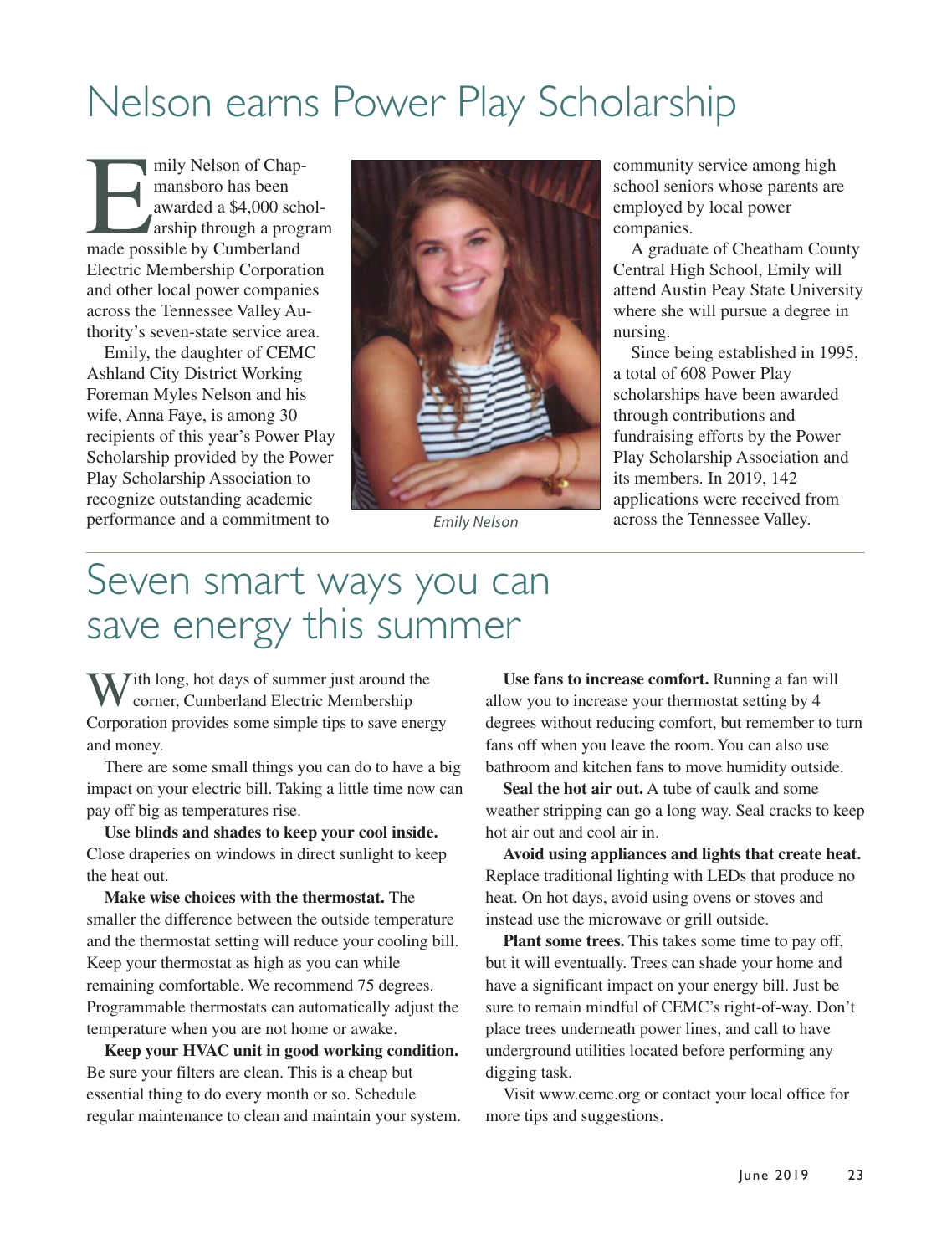## Quality installers = savings to CEMC members

*By Joseph Woodard, CEMC Energy Programs Inspector*

## *Continued eScore success*

Since January 2015, eScore has helped more than 1,780 Cumberland Electric Membership Corporation members make home improvement choices to save more than 2.8 million kilowatthours, equating to more than \$280,000 in energy savings on top of \$583,000 in rebates paid directly to CEMC members.

The eScore Residential Energy Efficiency Program began in 2015 to help homeowners achieve energy savings through quality upgrades to their homes. Upgrades can be installed to increase a home's energy efficiency, and homeowners receive rebates and financing options on top of the annual energy savings from the measures completed.

## *QCN members perform admirably*

The Quality Contractor Network (QCN) provides trained, reputable local companies that are dedicated to quality installation and materials to ensure that each participating CEMC member can achieve his or her full potential savings. Many of these companies have been part of the QCN for decades, and these relationships strengthen the message that CEMC wants to be an energy partner, not just an energy provider.

CEMC's QCN contractors performed 228 heating, ventilation and air-conditioning (HVAC) upgrades at members' homes in 2018, including new heat pumps and central air conditioners as well as tuneups and new or sealed existing ductwork.

### *By the numbers*

In 2018, contractors earned CEMC members \$66,715 in rebates and an estimated 286,367 kWh in energy savings. A total of 257 homes were upgraded with more than 516 energy-efficiency upgrades resulting in 454,943 kWh saved across CEMC territory. This reduction in power load is equivalent to removing 25 homes from the grid! We are thankful for these local companies that make sure CEMC members receive the best service and greatest savings from the work the contractors provide.

## *Top performers*

CEMC annually awards the top performing QCN members in each region with a QCN Excellence Award. This year, the award was earned by Baggett Heating & Cooling in the Western Region and Derryberry's Heat & Air in the Eastern Region. These outstanding installers provided more than \$19,000 in member rebates while saving 65,000 kWh (equivalent to \$6,500 in energy cost.) We thank these contractors for their continued dedication to the CEMC membership and to the quality of our energy programs.



*Alana Ward accepts the Western Region's 2018 QCN Excellence Award for Baggett Heating and Cooling.* 



*John McEachen, left, and Nick Brosche receive the Eastern Region's 2018 QCN Excellence Award for Derryberry's Heat & Air.*